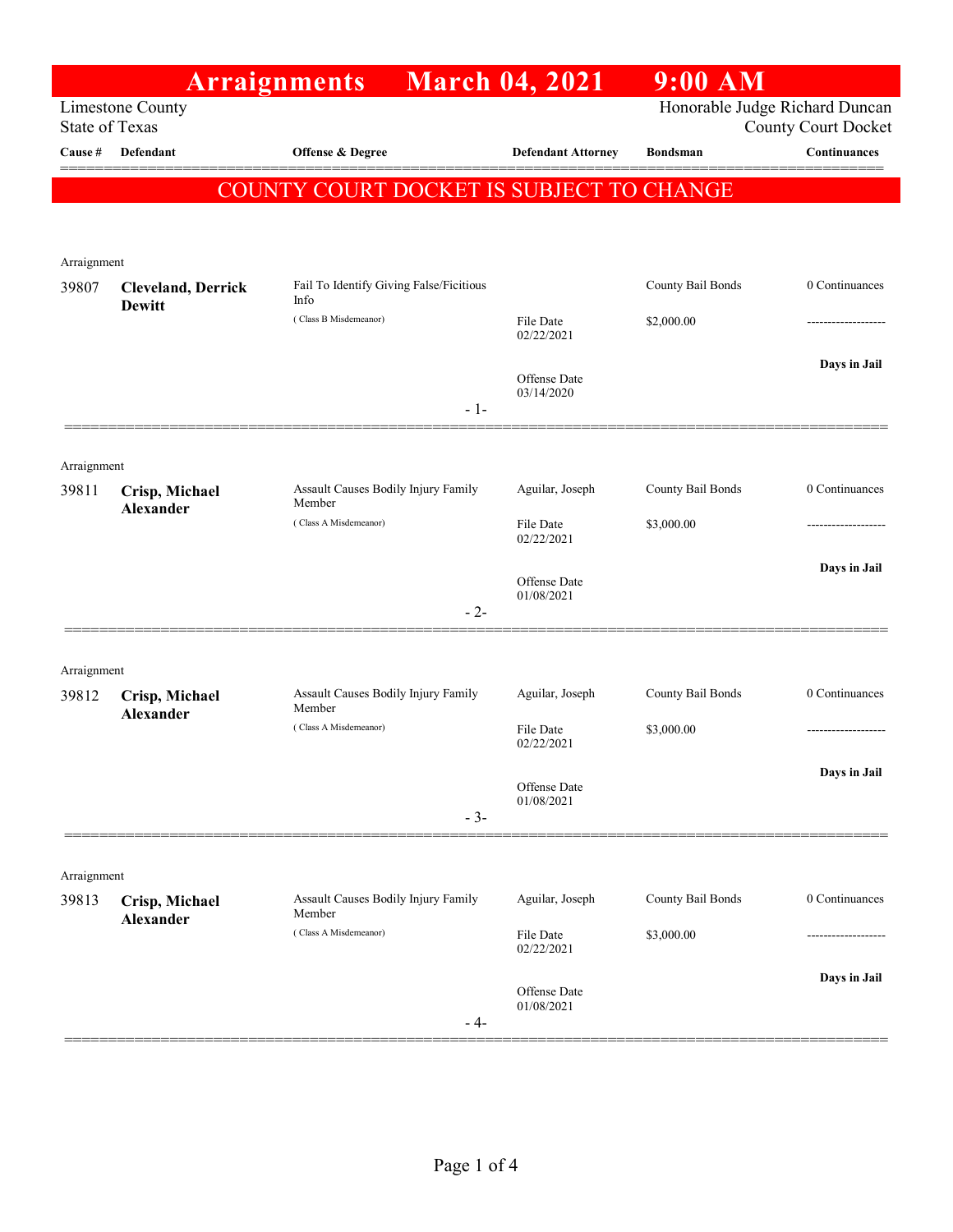|                                           |                                          | <b>Arraignments</b>                                                        | <b>March 04, 2021</b>      | $9:00$ AM                                                    |                |
|-------------------------------------------|------------------------------------------|----------------------------------------------------------------------------|----------------------------|--------------------------------------------------------------|----------------|
| Limestone County<br><b>State of Texas</b> |                                          |                                                                            |                            | Honorable Judge Richard Duncan<br><b>County Court Docket</b> |                |
| Cause #                                   | Defendant                                | Offense & Degree                                                           | <b>Defendant Attorney</b>  | <b>Bondsman</b>                                              | Continuances   |
|                                           |                                          | COUNTY COURT DOCKET IS SUBJECT TO CHANGE                                   |                            |                                                              |                |
| Arraignment                               |                                          |                                                                            |                            |                                                              |                |
| 39808                                     | Doss, Donald Lee                         | Driving While Intoxicated Bac $\geq 0.15$<br>(Class A Misdemeanor)         | File Date<br>02/22/2021    | County Bail Bonds<br>\$2,000.00                              | 0 Continuances |
|                                           |                                          | $-5-$                                                                      | Offense Date<br>01/01/2021 |                                                              | Days in Jail   |
| Arraignment                               |                                          |                                                                            |                            |                                                              |                |
| 39364                                     | <b>Grimes, Tauren</b>                    | Driving W/Lic Inv W/Prev<br>Conv/Susp/W/O Fin Res<br>(Class B Misdemeanor) | File Date<br>05/22/2019    | International Fidelity Ins Co<br>\$2,000.00                  | 0 Continuances |
|                                           |                                          | - 6-                                                                       | Offense Date<br>03/30/2019 |                                                              | Days in Jail   |
| Arraignment                               |                                          |                                                                            |                            |                                                              |                |
| 39799                                     | <b>Jhanke</b> , Dennis<br><b>Charles</b> | Assault Causes Bodily Injury Family<br>Member                              | Reed, Justin               | Freebird Bail Bonds                                          | 1 Continuances |
|                                           |                                          | (Class A Misdemeanor)                                                      | File Date<br>01/21/2021    | \$2,500.00                                                   |                |
|                                           |                                          | $-7-$                                                                      | Offense Date<br>12/25/2020 |                                                              | Days in Jail   |
| Arraignment                               |                                          |                                                                            |                            |                                                              |                |
| 39804                                     | <b>Kennedy, Scott</b><br>Edward          | Driving While Intoxicated Bac >=0.15                                       |                            | <b>County Bail Bonds</b>                                     | 0 Continuances |
|                                           |                                          | (Class A Misdemeanor)                                                      | File Date<br>02/01/2021    | \$2,000.00                                                   |                |
|                                           |                                          | $-8-$                                                                      | Offense Date<br>01/01/2021 |                                                              | Days in Jail   |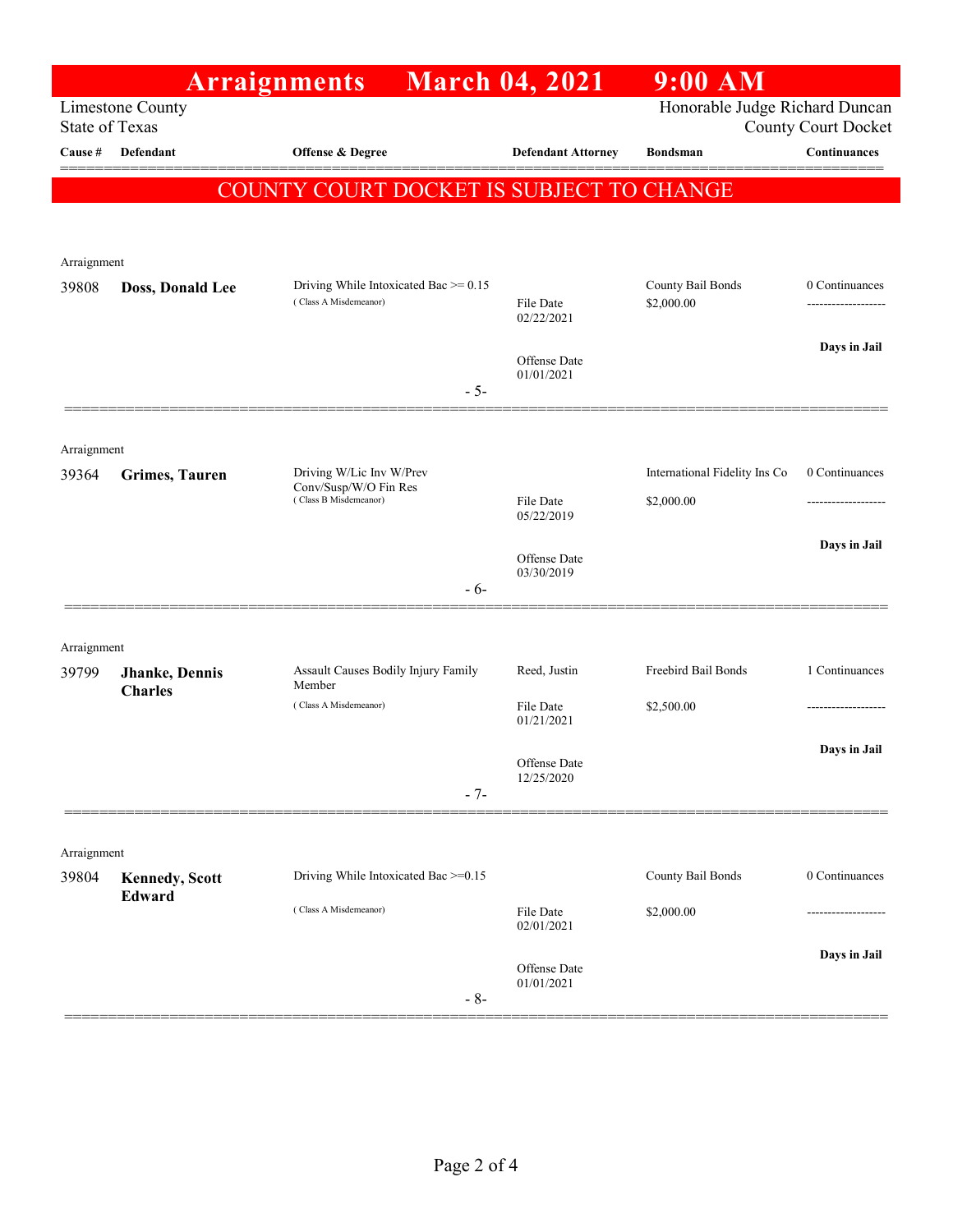|                                                                                                           | <b>Arraignments</b>         |                                                     |        | <b>March 04, 2021</b>                      | $9:00$ AM                       |                                    |
|-----------------------------------------------------------------------------------------------------------|-----------------------------|-----------------------------------------------------|--------|--------------------------------------------|---------------------------------|------------------------------------|
| Honorable Judge Richard Duncan<br>Limestone County<br><b>State of Texas</b><br><b>County Court Docket</b> |                             |                                                     |        |                                            |                                 |                                    |
| <b>Cause</b> #                                                                                            | Defendant                   | Offense & Degree                                    |        | <b>Defendant Attorney</b>                  | <b>Bondsman</b>                 | Continuances                       |
|                                                                                                           |                             | COUNTY COURT DOCKET IS SUBJECT TO CHANGE            |        |                                            |                                 |                                    |
|                                                                                                           |                             |                                                     |        |                                            |                                 |                                    |
|                                                                                                           |                             |                                                     |        |                                            |                                 |                                    |
| Arraignment                                                                                               |                             |                                                     |        |                                            |                                 |                                    |
| 39810                                                                                                     | <b>Lide, Tiffany Nicole</b> | Theft Prop >=\$750<\$2,500<br>(Class A Misdemeanor) |        | Aguilar, Joseph<br>File Date<br>02/22/2021 |                                 | 0 Continuances                     |
|                                                                                                           |                             |                                                     |        | Offense Date<br>11/20/2020                 |                                 | 87 Days in Jail                    |
|                                                                                                           |                             | $-9-$                                               |        |                                            |                                 |                                    |
|                                                                                                           |                             |                                                     |        |                                            |                                 |                                    |
| Arraignment<br>39809                                                                                      | Nicks, Crystal Athena       | Criminal Mischief >=\$100<\$750                     |        | Reed, Stephen M.                           |                                 | 0 Continuances                     |
|                                                                                                           |                             | (Class B Misdemeanor)                               |        | File Date<br>02/22/2021                    |                                 |                                    |
|                                                                                                           |                             |                                                     | $-10-$ | Offense Date<br>12/29/2020                 |                                 | <b>56 Days in Jail</b>             |
|                                                                                                           |                             |                                                     |        |                                            |                                 |                                    |
| Arraignment                                                                                               |                             |                                                     |        |                                            |                                 |                                    |
| 39806                                                                                                     | Rejcek, Kevin Lee           | Driving While Intoxicated<br>(Class B Misdemeanor)  |        | Reed, Justin<br>File Date<br>02/22/2021    | County Bail Bonds<br>\$2,000.00 | 0 Continuances<br>---------------- |
|                                                                                                           |                             |                                                     |        |                                            |                                 | Days in Jail                       |
|                                                                                                           |                             |                                                     |        | Offense Date<br>01/22/2021                 |                                 |                                    |
|                                                                                                           |                             |                                                     | $-11-$ |                                            |                                 |                                    |
|                                                                                                           |                             |                                                     |        |                                            |                                 |                                    |
| Arraignment<br>39797                                                                                      | Rivera, Jonathan            | Unl Carrying Weapon                                 |        |                                            | Freebird Bail Bonds             | 1 Continuances                     |
|                                                                                                           | Adam                        | (Class A Misdemeanor)                               |        |                                            |                                 |                                    |
|                                                                                                           |                             |                                                     |        | File Date<br>01/19/2021                    | \$2,000.00                      |                                    |
|                                                                                                           |                             |                                                     |        | Offense Date                               |                                 | Days in Jail                       |
|                                                                                                           |                             |                                                     | $-12-$ | 10/07/2020                                 |                                 |                                    |